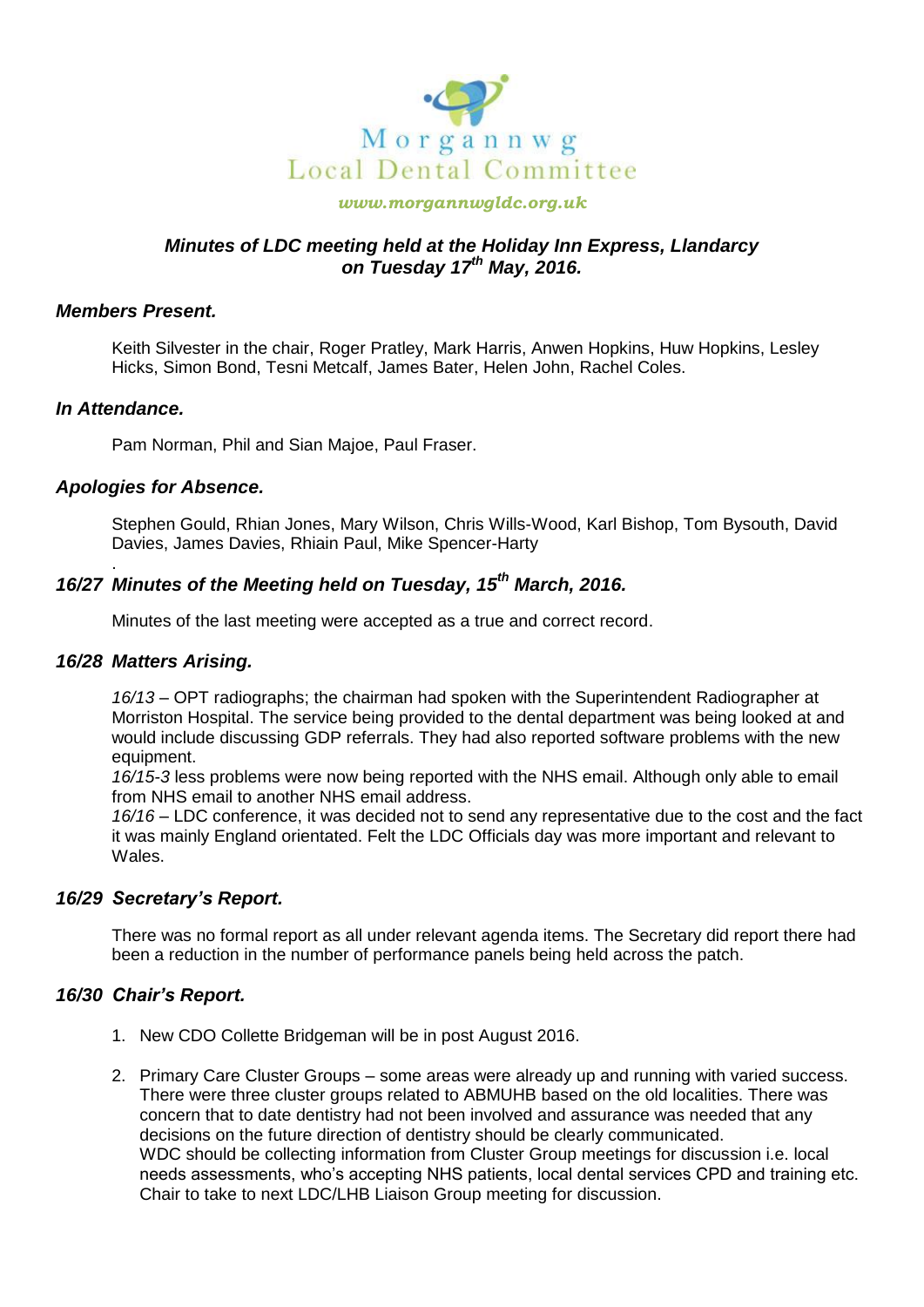3. Montgomery Judgement – legal case regarding consent- GDPs must make patients aware of any risks involved in proposed treatment and of any reasonable alternatives available to them, both NHS and Private. Record keeping has to be of the highest standard as the issue of consent has huge implications. Language barriers are a concern as interpreters have no medical /dental knowledge, registering with the language line can be both time consuming and difficult to access when needed. If used needs to be documented in patients notes. To take to LDC/LHB Liaison Group meeting for discussion.

## *16/31 Treasurer's Report and LDC Finance.*

The balances now stood at:-

| Current account | £2,340.34  |
|-----------------|------------|
| Deposit account | £23,034.88 |

£1116 paid Annual Conference of LDCs subscription.

£3000 donation agreed to go to BDA benevolent fund, as not made a contribution for a number of years.

No levy had been taken from an orthodontic contract, the Treasurer investigate.

## *16/32 Delegates' Reports.*

### **GDPC Report**

Has been emailed to all members previously

### **LDC/LHB Liaison Group**

It was felt this meeting had been cut short and was rushed.

Local Implementation group had been set up by the CDS, this was to look at oral health care provisions in care homes. All domiciliary contract holders were to be invited to join the group and be involved in care provision going forward. There were to be approximately four meetings to be held annually, LDC representation was needed.

## **Occupational Health**

Some GDPs were reporting problems accessing the service, with some having to send staff to their own GPs for vaccinations. It was felt the service was being overloaded and struggling to meet demand, telephone enquiries not being taken have to contact vie emails which were not being replied to. To take up at Liaison Group.

## *16/33 In Hours Access and Out of Hours Services - Update*

In hours access sessions for NPT are to be held at Dyfed Road Clinic and The Resource Centre, Baglan, operated by the CDS. No GDPs in NPT had wished to hold access sessions in their practices.

OOH- three practices had withdrawn from the interim new rota, there had been insufficient interest to cover additional weekend sessions and the service was not meeting demand by patients. Discussions are ongoing with HB on upgrading the service. Meetings are at present being held monthly.

## *16/34 Commissioning Guidelines Update*